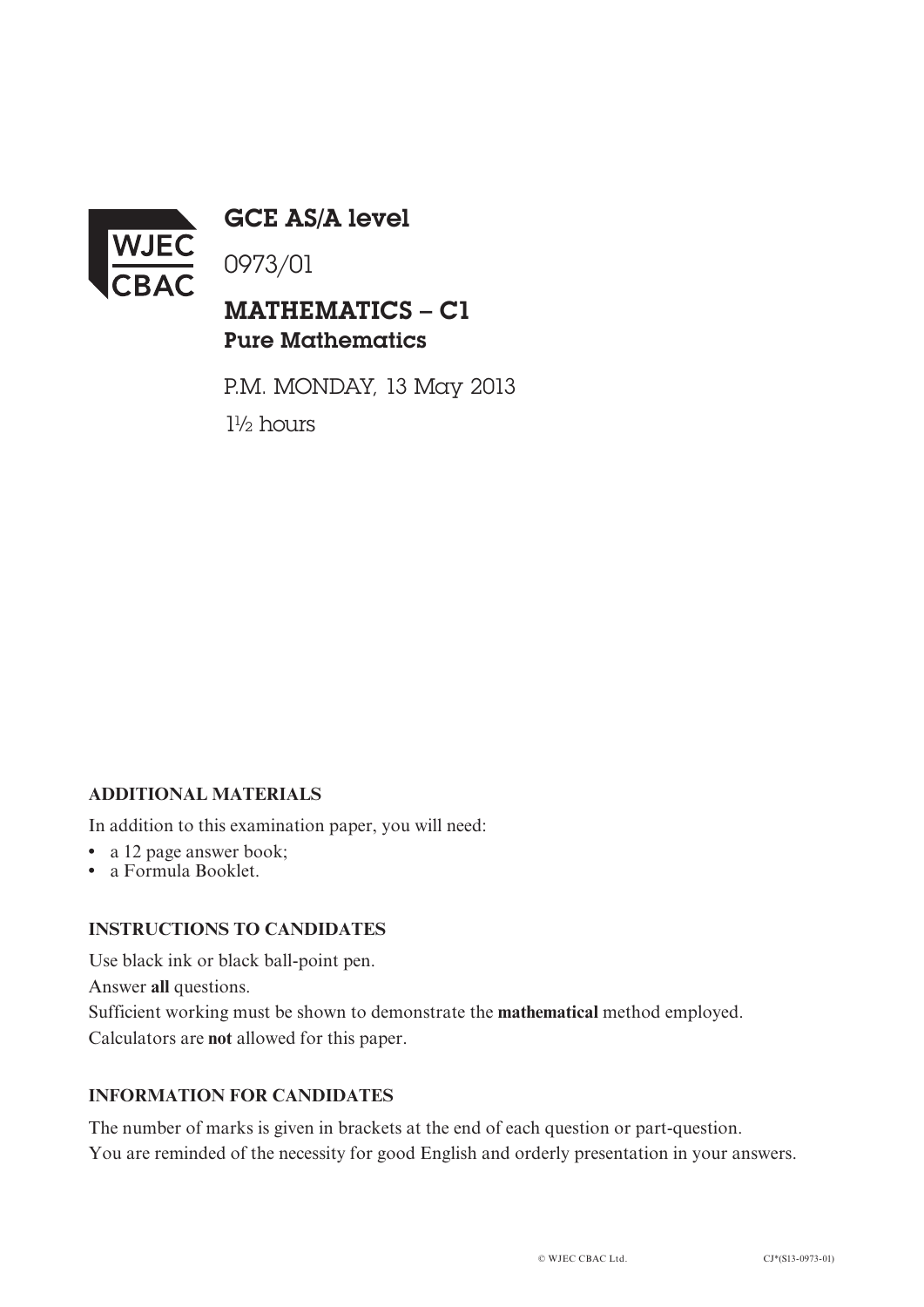- **1.** The points *A*, *B*, *C* have coordinates  $(8, 4)$ ,  $(6, -5)$ ,  $(3, 7)$ , respectively. The line through *A* perpendicular to the line *BC* intersects *BC* at the point *D*.
	- *(a)* (i) Find the gradient of *BC*.
		- (ii) Show that the equation of *BC* is

$$
4x + y - 19 = 0.
$$

- (iii) Find the equation of *AD*. [7]
- *(b)* Show that the coordinates of *D* are  $(4, 3)$ . [2]
- *(c)* Find the length of *BD*. [2]
- *(d)* The line *AD* is extended to *E* so that *D* is the mid-point of *AE*. Find the coordinates of *E*. [2]
- **2.** Simplify

(a) 
$$
\frac{2+5\sqrt{7}}{4+\sqrt{7}}
$$
, [4]

(b) 
$$
\sqrt{360} - \sqrt{2} \times (\sqrt{5})^3 - \frac{\sqrt{30} \times \sqrt{8}}{\sqrt{6}}
$$
. [4]

- **3.** The curve *C* has equation  $y = 2x^2 10x + 7$ .
	- *(a)* The point *P* has coordinates  $(3, -5)$  and lies on *C*. Find the equation of the **normal** to *C* at *P*. at *P*.  $[5]$
	- *(b)* The point *Q* lies on *C* and is such that the **tangent** to *C* at *Q* is parallel to the *x*-axis. Find the *x*-coordinate of *Q*. [2]
- **4.** *(a)* Express  $2x^2 16x 8$  in the form  $a(x + b)^2 + c$ , where the values of the constants *a*, *b* and *c* are to be found. [3]
	- *(b)* **Using your answer to part** *(a)*, find the least value of  $x^2 8x 4$  and the corresponding value of *x*. [2] value of *x*.  $[2]$
- **5.** *(a)* Using the binomial theorem, write down and simplify the first three terms in the expansion of  $(1 + 2x)^7$  in ascending powers of *x*. [3]
- *(b)* Use your answer to part *(a)* to find the first three terms in the expansion of  $(1 - 4x)(1 + 2x)^7$  in ascending powers of *x*. [3]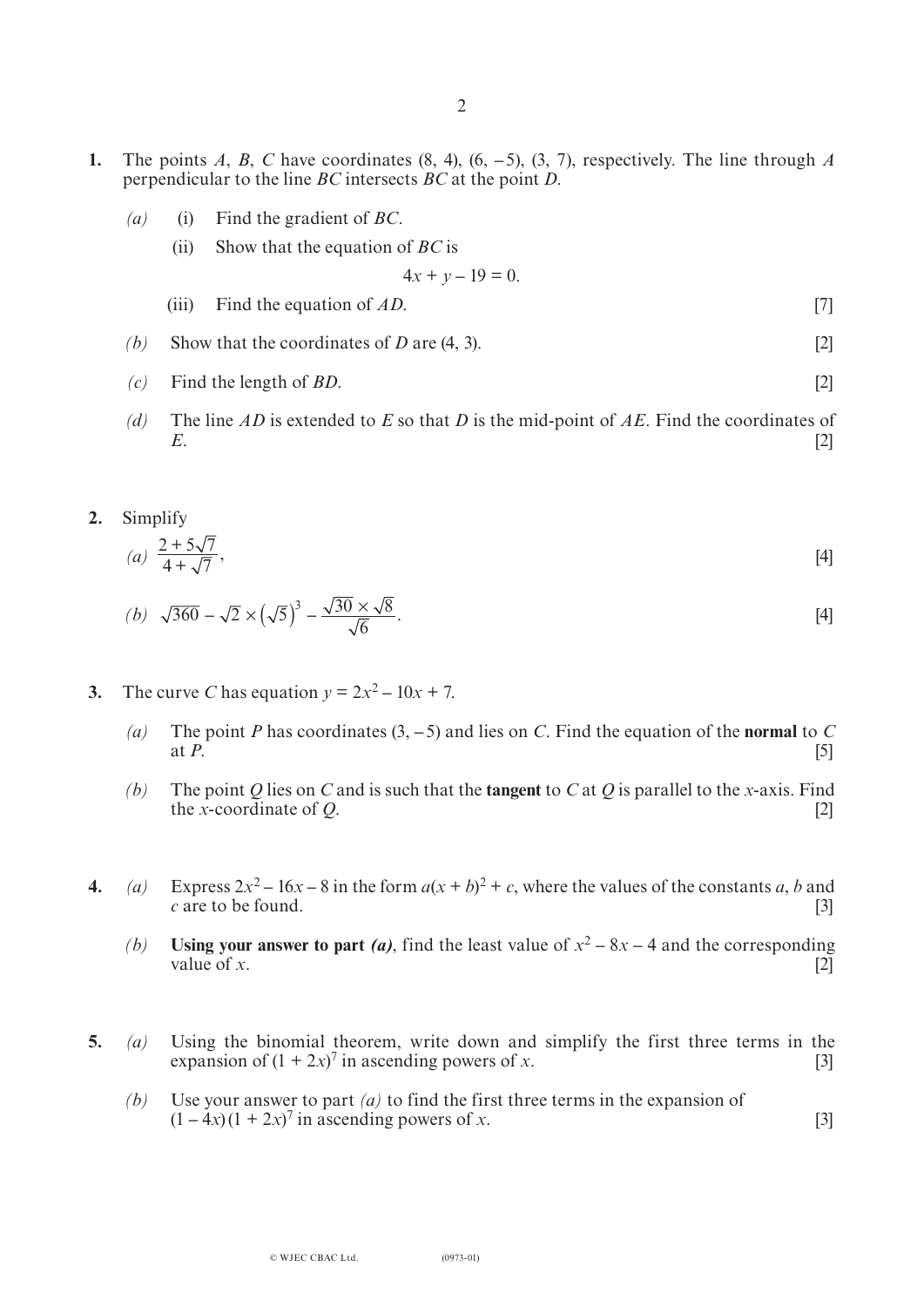**6.** *(a)* (i) Assuming that the quadratic equation

 $(k + 1)x^{2} + (4k + 1)x + (k - 5) = 0$ 

has **two equal** roots, show that

$$
4k^2 + 8k + 7 = 0.
$$

(ii) Hence show that there are **no real** values of *k* such that the quadratic equation  $(k + 1)x^{2} + (4k + 1)x + (k - 5) = 0$ 

has two equal roots. [6]

*(b)* Find the range of values of *x* satisfying the inequality

$$
4x^2 - 9x - 9 \ge 0. \tag{3}
$$

7. (a) Given that 
$$
y = 5x^2 + 8x - 11
$$
, find  $\frac{dy}{dx}$  from first principles. [5]

(b) Differentiate 
$$
6x^{\frac{2}{3}} + \frac{5}{x^2} - 4
$$
 with respect to x. [2]

- **8.** Solve the equation  $8x^3 2x^2 7x + 3 = 0$ . [6]
- **9.** The diagram shows a sketch of the graph of  $y = f(x)$ . The graph passes through the points (**–**2, 0) and (6, 0) and has a maximum point at (2, 4).



Sketch the following graphs, using a separate set of axes for each graph. In each case, you should indicate the coordinates of the stationary point and the coordinates of the points of intersection of the graph with the *x*-axis.

$$
(a) \quad y = f(x+5) \tag{3}
$$

 $p = f(-2x)$  [3]

**TURN OVER**

(0973-01)

© WJEC CBAC Ltd.